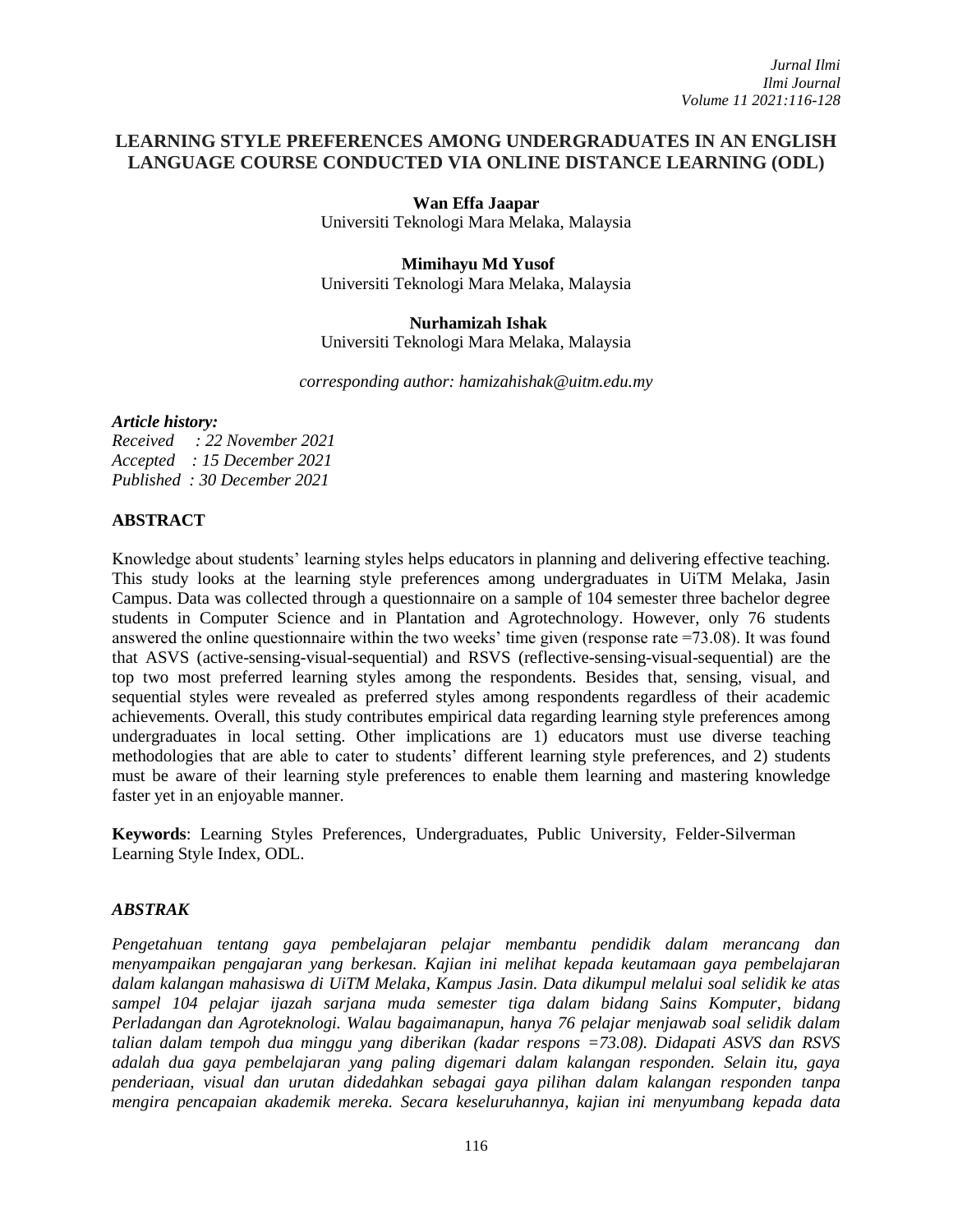*empirikal mengenai keutamaan gaya pembelajaran dalam kalangan mahasiswa dalam persekitaran tempatan. Implikasi lain ialah 1) pendidik mesti menggunakan metodologi pengajaran yang pelbagai yang mampu memenuhi pilihan gaya pembelajaran pelajar yang berbeza, dan 2) pelajar mesti sedar tentang keutamaan gaya pembelajaran mereka untuk membolehkan mereka belajar dan menguasai pengetahuan dengan lebih cepat serta menyeronokkan.*

*Kata kunci: Keutamaan Gaya Pembelajaran, Sarjana Muda, Universiti Awam, Indeks Gaya, Pembelajaran Felder-Silverman, ODL.*

## **INTRODUCTION**

Learning is a process of acquiring information and experiences and transforms it into knowledge (Shuib & Azizan, 2015). Since every individual learn and process information differently, it is important for educators to identify the different learning styles to ensure learning does take place. Zacharis (2011) defined learning style as how learners perceive, understand, and conceptualise information, Al Harbi, Al Mutairi, Al Helih & Al Shehry (2017) identified learning style as how learners obtain knowledge and learning style preference as the preferred mode of obtaining knowledge. Learning style is flexible and adaptable to situations (Ku  $\&$  Chang, 2011), since it is individualistic in nature, some may find it effective more than others (Al Harbi et.al 2017).

The worldwide pandemic has brought inevitable change in the education system around the world. What started as an inclusion of technology in education, had resulted in a total transformation to an online learning approach at all levels of education. Regardless of a handful of positive evidence reported, the sudden change still raised concerns from parents, students, and educators with regards to the quality and effectiveness of teaching and learning.

#### **STATEMENT OF PROBLEM**

Born in the digital age, it is assumed that learners nowadays would be able to manage virtual learning well, thus little concern has been discussed regarding whether the students really benefited from the teaching style in online learning in Malaysia. In general, effectiveness and success of online education is measured greatly by the results gained after every test or examination, disregarding what happens in the learning process. The question is whether it made them more knowledgeable and skillful; was it comprehension or memorization? Besides, are there any differences in terms of learning style preferences between male and female students when studying online?

Incorporating learning style in online learning is deemed important as it would be beneficial for learners and educators (Gu, Triche, Thompson & Cao, 2012). Due to the dependency on virtual communication, learner's participation in online activities became a great concern. Many educators struggle to ensure full participation and commitment from the students, which in turn effects quality learning. Huang & Huang (2012) discovered student's participation was influenced by their learning style, where sensory learners displayed a higher level of interaction and information access. This contributed to the significant correlation identified by Hsieh, Jang, Hwang  $\&$  Chen (2011) that learners learning style and online learning activities reflected in improved academic achievement. Analysing learners' learning style allows teachers to not only adapt a more comprehensive teaching approach, but also reinforce the learning style of weak students resulting in improved competency (Mazlili & Adnan, 2019). Acknowledging the importance of learning style in online learning and its contribution to the development of teaching approach. This study aims to identify the learning style of bachelor degree students of UiTM Jasin taking an English language course conducted in an open and distance learning (ODL) semester by adopting the Felder-Silverman Model (FSLSM).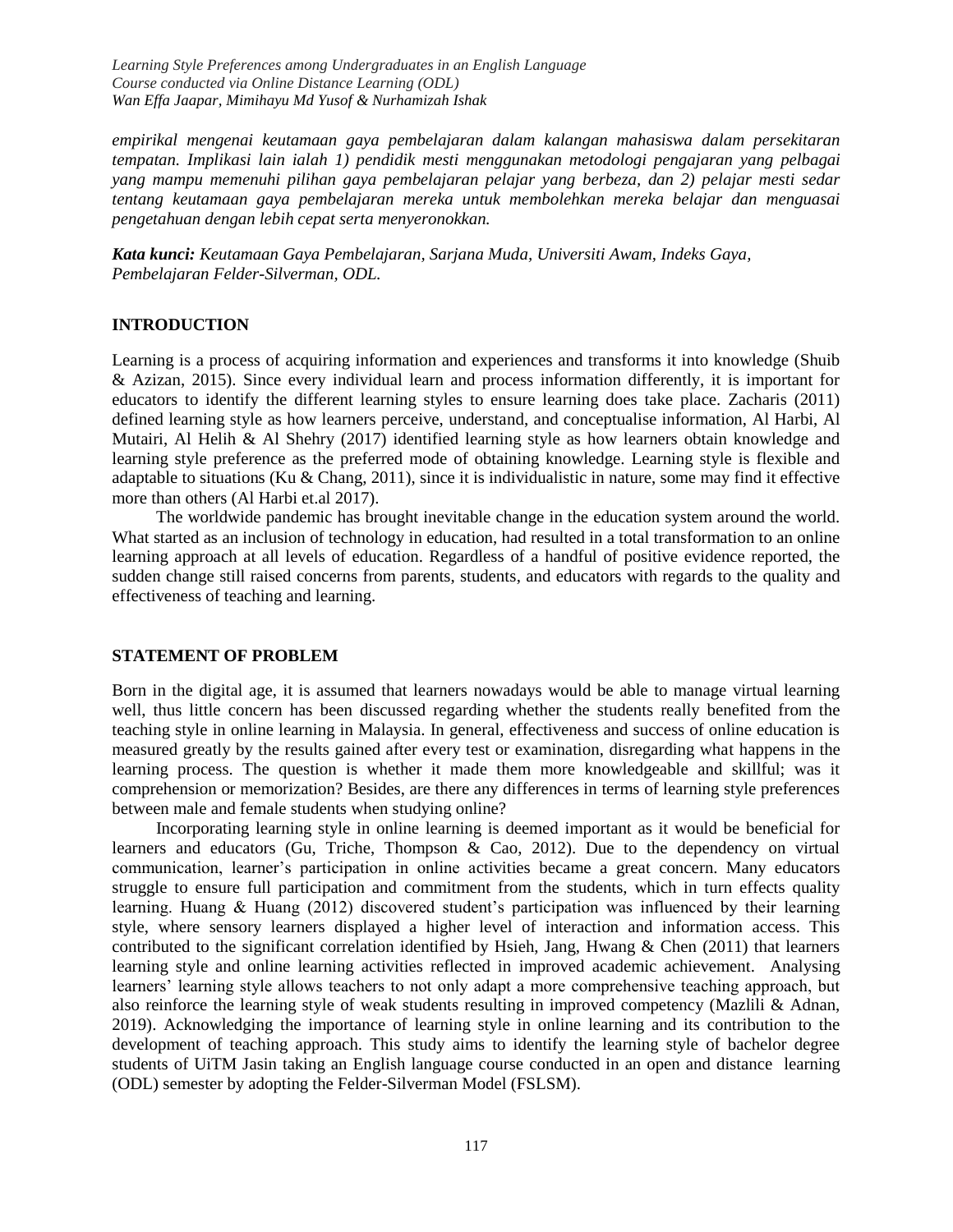## **Research Questions**

RQ1: What is the students' preference in the four dimensions of Learning Style during ODL? RQ2: What is the preferred learning style pattern based on academic achievement in English language course during ODL?

RQ3: What is the students' preference for each dimension in relation to gender and programme? RQ4: What is the overall pattern of students' learning style in relation to gender and programme?

## **LITERATURE REVIEW**

## **Types of Learning Styles**

To date, learning style is regarded as great importance in educational research. Learning style is defined as the preferred method used to acquire, retrieve, and retain information (Abu Mansor & Ismail, 2012; Haider, Sinha & Chaudhary, 2010). The evolvement in education technology has changed learner's requirement and preferences depending on their learning environment (Shuib & Azizan, 2015). This supported the claim by Ku & Chang (2011) that found learning style to not only affect the traditional face-to-face teaching but has greater impact in online learning. Therefore, various learning style assessments have been conceptualised to identify the variety and determine the best approach to fit each style.

Among the common models of learning style is Kolb (1984, as cited in Bokhari & Zafar, 2019) which proposed a four-dimension learning style; accommodative, divergent, convergent, and assimilative. Flemming & Mills (1992) introduced VARK – that focused on student's sensory modality, as they found that learners associated their learning difficulties to the presentation of materials in the teaching and learning process. It divided learning style into four modes: visual, auditory, reading/writing, and kinesthetic. VARK has been widely used in studies of online learning (Gu, Triche, Thompson & Cao, 2012; Hamidon, 2015) that focuses on developing online courses and instructions. For example, visual learners prefer graphical presentations in the form of pictures, graphs, flow charts, whereas read/write learners prefer text-based materials such as PowerPoint slides, or articles. As for auditory learners, they learn best through lectures, tutorials, and group discussions, and learning by doing is much preferred for kinesthetic learners, which to them materials like videos, simulations and case studies benefits them the most. Through such identification, it is evident that different learning style responds to different stimulus and further determines the learning that takes place. Learning is the communication between students, teachers, and teaching resources; thus, the right teaching style would enhance learners learning experience (Jamali & Mohamad, 2017).

According to Carva (1999 as cited in Shuib & Azizan, 2015) the Felder-Silverman Learning Style Model (FSLSM) is the most suitable learning style model to be applied for online learning. Felder and Silverman believed, acquisition and comprehension of information differs from one person to another. Therefore, they formulated a model that categorised learning styles according to how one prefers to perceive or acquire information, preference in the presentation of information, preference to process the information and preference in processing information for comprehension. These questions derive the four dimensions of personality that are opposite in nature and reflects the whole learning process; sensing or intuitive (perception), visual or verbal (input), active or reflective (processing) and sequential or global (understanding). Analysing how learners perceive information, sensual learners prefer concrete facts, whereas intuitive learners prefer conceptual thinking and theories. With regards to input, visual learners are drawn to visual representation such as pictures and diagrams, information that can be seen; on the other hand, lectures and auditory approach would be preferred by verbal learners. Determining how learners process information, active learners process information better when it is hands-on approach and enjoy cooperative tasks, in contrast reflective learners prefer to work individually and a have the time to digest new information learnt. In terms of understanding information, learners are either sequential or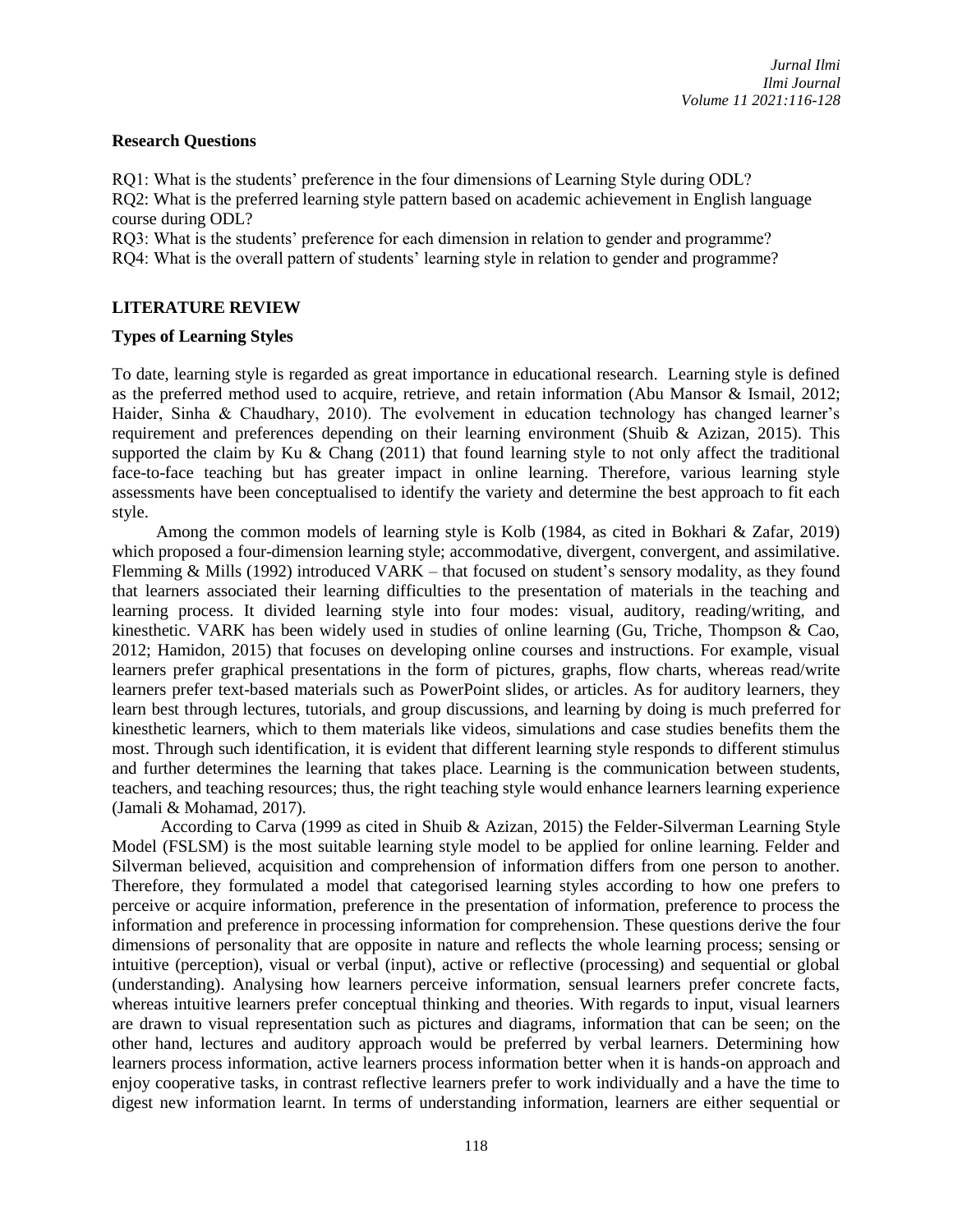global. Sequential learners would be able to make meaning from the way the information is presented. For learners that require more time to comprehend and refer to other references and resources, they would be categorized as global learners. Felder and Solomon further developed a questionnaire The Index of Learning Style (ILS) in 1991 to measure the FSLSM dimension

## **Previous Studies Using Index of Learning Style Questionnaire by Felder and Silverman (1988) at International Setting.**

As mentioned, Felder and Silverman Model has been applied in the attempt to identify learning styles across all educational levels. According to Leka & Kika (2018) due to the differences in learning style, it is difficult to distinguish, what more to design a lesson that is suitable for all. They employed the FSLSM model to identify the different learning styles of the masters' students of three different courses in the Faculty of Natural Science in Albania. The findings did not display significant differences in learning styles but indicated that majority of the students of different master courses were visual learners and they had a balance of active and passive learners. The slight difference justified the difficulty in determining the learning style of the students in the first place. This finding supported that of El-Hmoudova (2014) where a large number of students were categorized as active, sensing and visual learners, that preferred more concrete materials with visual representations. Ku & Chang (2011) explored the learning styles of college students in web-based learning, and found the most popular style was visual, sensing and verbal accordingly. The students responded better to a visualised presentation in class such as the use of graphics, diagrams, this clarifies how learning style is important as it affects students' attitude and comprehension in online learning (Ku & Chang, 2011).

Widaningrum & Ho (2015) further contributed to the statistics of sensory learning being the most prominent learning style. Though 96% of the students were visual learners, 31% also preferred verbal input, hence, they suggested that teaching methods should also cater to the less significant learning styles to ensure every student gain the same benefits. In addition, Gappi (2013) presented that learning style has a positive impact on academic achievement. Such findings contradicted Al Harbi et al. (2017) that found no significant correlation between learning style and GPA. However, Haider, Sinha & Chaudhary, (2010) summarized from their study that reflective learners performed better in end semester exams as they had more time to study and prepare, and active learners performed better in online quizzes.

## **Previous Studies of Learning Style among University Students in Malaysia**

The disparity in the enrolment of male and female in public universities in Malaysia continue to attract researchers to explore the differences from various aspects. Studies on learning style and gender have displayed mixed results which triggered the uncertainty of its correlation. Unlike international studies by (Reza, Afsaneh & Reza, 2012; Ku & Chang,2011; Konak, D'Allegro & Dickinson, 2011) that proved significant difference in learning styles between male and female learners, local studies found the opposite. According to (Ngatirin & Zainol, 2020; Shuib & Azizan, 2015; Abdul Ghani,2015; Dahlan et. al, 2010) both genders clearly employed similar learning style. Kars (1999 as cited in Shuib & Azizan, 2015) view that student's preference of learning style is influenced by personal characteristics, ethnic and cultural background, the best justification for the geographical discrepancy. Reza, Afsaneh & Reza, (2012) also explained, previous experience, genetics and culture are influential factors in the differences in learning style.

## **RESEARCH METHODS**

This descriptive research aims to investigate the students' preference of learning style among bachelor's degree students. To achieve the aim, this research employed quantitative research design because it gives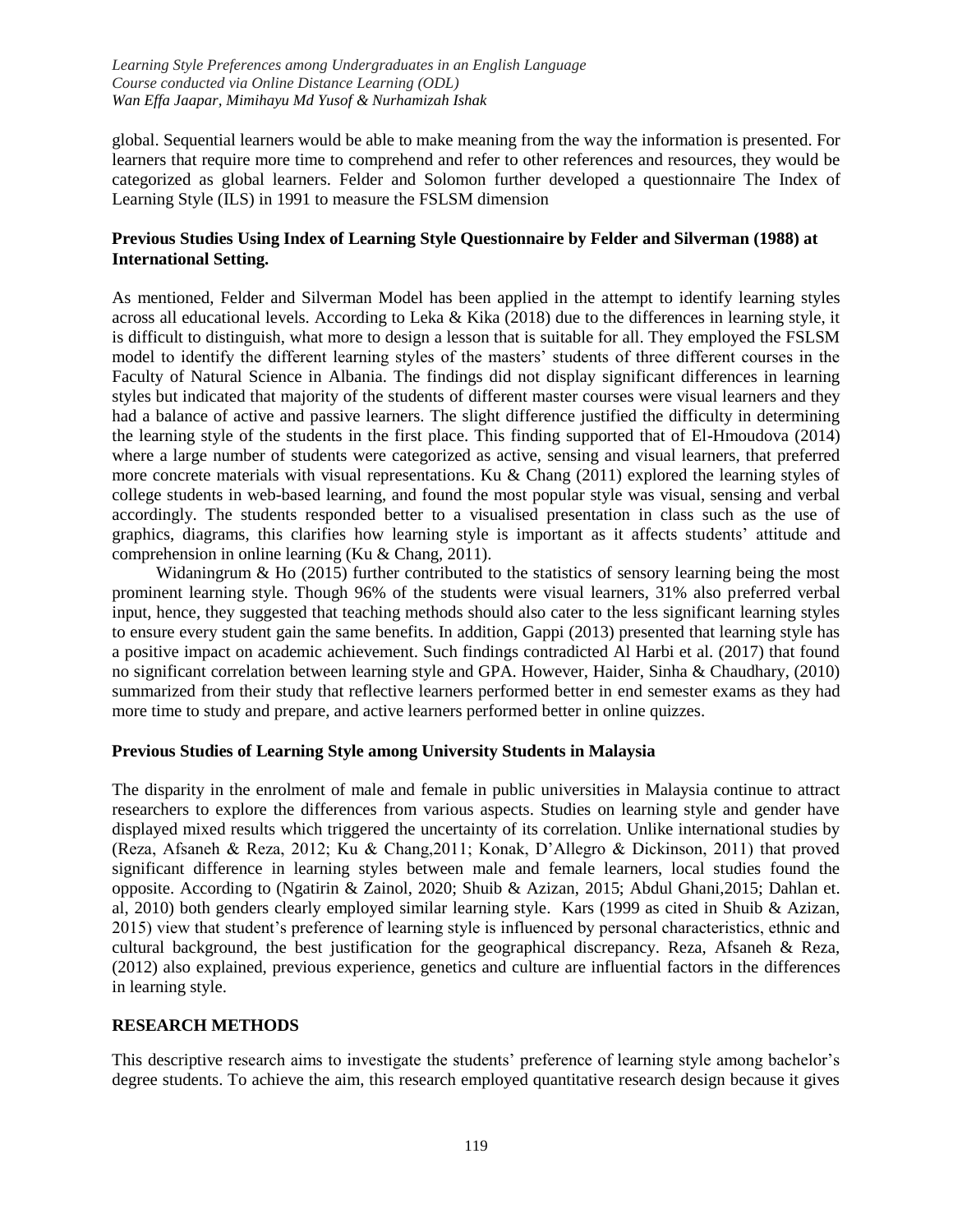more accurate empirical data on their learning style preference as well as enable the research to check whether there are specific patterns of learning style preference in relation to gender and faculty.

The population of this study was semester three bachelor degree students in two courses: Computer Science, and Plantation and Agrotechnology, at Jasin campus, UiTM Melaka. The sampling technique adopted was convenience sampling. The sample consisted of 104 semester three bachelor degree students in Computer Science and in Plantation and Agrotechnology from four classes: two Bachelor in Computer Science classes and two Bachelor in Plantation and Agrotechnology classes. However, only 76 students answered the online questionnaire within the two weeks time given (response rate  $=73.08$ ).

Another instrument was used to collect data in this study which is Index of Learning Style questionnaire by Felder and Silverman (1988). This questionnaire is chosen because of its high reliability based on past literature. It contains 42 items that provide two answer options. From the answers selected for the 42 items, the four preferred dimensions of learning style of an individual: processing (activistreflector), perception (sensing-intuitive), input (visual-verbal), and comprehension (sequential-global), will be determined. Meanwhile, students' academic achievements in English language were obtained from their ELC501 grade which is the English language course taken by the students when the study was conducted. Students who scored  $A+$  was classified as very good, A and A- were classified as good,  $B+$ and B were classified as moderate, B- and C+ were classified as poor, and C was classified as very poor.

The questionnaire was distributed to the sample via Google Form. The students were given 2 weeks to answer the survey. 76 students answered the online questionnaire within the two weeks time given (response rate =73.08).

The collected data was later analysed using SPSS. All three research questions were answered via calculation of frequency and percentage. Frequency and percentage were used in the data analysis due to the dichotomous nature of the questionnaire.

#### **FINDINGS AND DISCUSSION**

**RQ1:** What is the students' preference in the four dimensions of Learning Style during ODL?

| <b>Dimension</b>  | <b>Preferred style</b> | <b>Frequency</b> | Percent $(\% )$ |
|-------------------|------------------------|------------------|-----------------|
| <b>Procession</b> | Active                 | 37               | 48.68%          |
|                   | Reflective             | 39               | 51.32 %         |
|                   | Total                  | 76               | 100%            |
| <b>Perception</b> | Sensing                | 48               | 63.16 %         |
|                   | Intuitive              | 28               | 36.84 %         |
|                   | Total                  | 76               | 100\%           |
| Input             | Visual                 | 68               | 89.48%          |
|                   | Verbal                 | 8                | 10.52 %         |
|                   | Total                  | 76               | 100\%           |
| Comprehension     | Sequential             | 46               | 60.53 %         |
|                   | Global                 | 30               | 39.47 %         |
|                   | Total                  | 76               | 100%            |

**Table 4.1:** Overall distribution in learning styles dimensions among the students

Felder and Silverman's (1988) Index of Learning Style consist of four dimensions. The first dimension is processing. It was found that more respondents are reflective learners (51.32%) compared to active learners (48.68%). This finding contradicts El-Hmoudova's (2014) finding in which university students were found preferring active style compared to reflective style. It is possible that due to the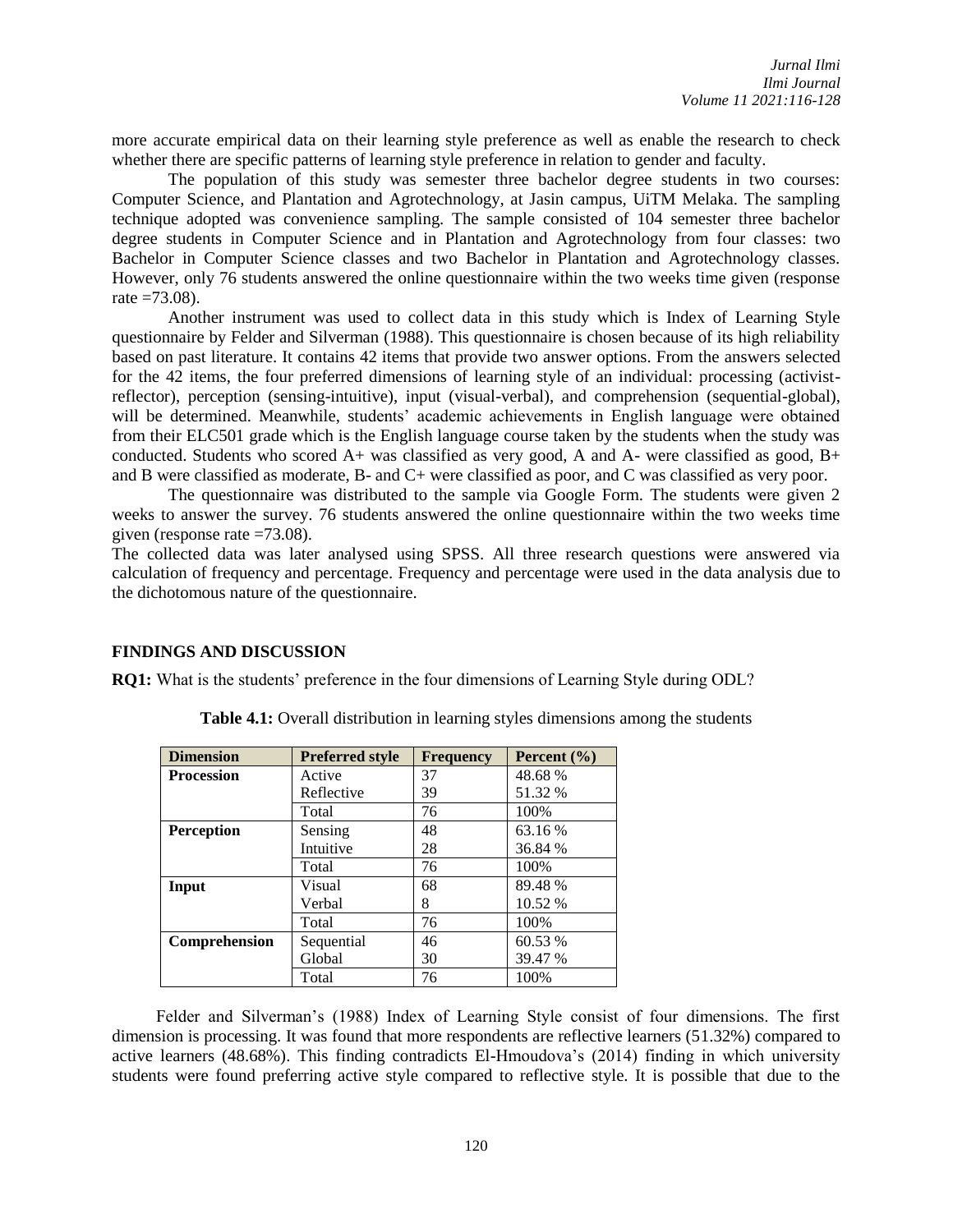limited physical activities that can be conducted during teaching and learning process in ODL setting, the students unconsciously leaned toward reflective style.

The second dimension is perception. It was found that more respondents are sensing learners (63.16%) compared to intuitive learners (36.84%). Similar findings were also found by El-Hmoudova (2014) and Ku & Chang (2011). ELC501, the English language course taken by the students when the study was conducted, contains various reading materials that heavily emphasise on accuracy of facts. After learning the course, the students may have become more inclined to sensing style.

The third dimension is input. It was found that majority of the respondents are visual learners (89.48%) compared to verbal learners (10.52%). This finding is supported by similar finding of previous studies done on local students whereby visual style was noticeably preferred compared to verbal style (see Ngatirin & Zainol, 2020; Shuib & Azizan, 2015). Tiredness of sitting and listening to lectures for long hours during ODL perhaps contributes to students' preference of information displayed in visual form.

The fourth dimension is comprehension. It was found that more respondents are sequential learners (60.53%) compared to global learners (39.47%). The respondents in the study were studying in Bachelor of Plantation and Agrotechnology and Bachelor of Computer Science; the nature of these courses is routine-based. The nature of the course involved a lot of steps and procedures, thus, it is possible that their inclination towards sequential is related to their study programmes.

**RQ2:** What is the preferred learning style pattern based on academic achievement in English language course during ODL?

| <b>Dimension</b>  | <b>Style</b>      | C1            | C <sub>2</sub> | C <sub>3</sub> | C <sub>4</sub> | C <sub>5</sub> | <b>Total</b> |
|-------------------|-------------------|---------------|----------------|----------------|----------------|----------------|--------------|
|                   |                   |               |                |                |                |                |              |
| <b>Procession</b> | <b>Active</b>     | $\mathcal{R}$ | 10             | 14             | 10             | $\Omega$       | 37           |
|                   |                   | $(3.95\%)$    | (13.15%)       | (18.43%)       | (13.15%)       |                | $(48.68\%)$  |
|                   | <b>Reflective</b> |               | 6              | 13             | 17             | $\Omega$       | 39           |
|                   |                   | $(3.95\%)$    | $(7.89\%)$     | $(17.11\%)$    | (22.37%)       |                | $(51.32\%)$  |
| <b>Perception</b> | <b>Sensing</b>    | 3             | 10             | 15             | 20             | $\Omega$       | 48           |
|                   |                   | $(3.95\%)$    | (13.15%        | $(19.74\%)$    | (26.32%)       |                | (63.16%)     |
|                   | <b>Intuitive</b>  | 3             | 6              | 12             |                | $\Omega$       | 28           |
|                   |                   | $(3.95\%)$    | $(7.89\%)$     | (15.79%)       | $(9.21\%)$     |                | $(36.84\%)$  |
| Input             | <b>Visual</b>     | 6             | 16             | 27             | 19             | $\Omega$       | 68           |
|                   |                   | $(7.89\%)$    | $(21.06\%)$    | (35.53%)       | (25%)          |                | $(89.48\%)$  |
|                   | <b>Verbal</b>     | $\Omega$      | $\theta$       | $\theta$       | 8              | $\Omega$       | 8            |
|                   |                   |               |                |                | $(10.52\%)$    |                | $(10.52\%)$  |
| Comprehension     | <b>Sequential</b> | 5             | 10             | 14             | 17             | 0              | 46           |
|                   |                   | $(6.58\%)$    | (13.15%        | (18.43%)       | (22.37%)       |                | (60.53%)     |
|                   | <b>Global</b>     |               | 6              | 13             | 10             | $\Omega$       | 30           |
|                   |                   | $(1.32\%)$    | $(7.89\%)$     | $(17.11\%)$    | (13.15%)       |                | (39.47%)     |

**Table 4.2:** Distribution of learning style dimensions according to academic achievement in English language course

C1: Very Poor, C2: Poor, C3: Moderate, C4: Good, C5: Very good

Students with good academic achievement in English language subject were found to prefer reflective style (22.37%) over active style (13.15%) for procession dimension, sensing style (26.32%) over intuitive style (9.21%) for perception dimension, visual style (25%) over verbal style (10.52%) for input dimension, and sequential style (22.37%) over global style (13.15%) for comprehension dimension.

Meanwhile, students with very poor and poor academic achievement were found preferring active style (17.1%) over reflective style (11.84%) for procession dimension, sensing style (17.1%) over intuitive style (11.84%) for perception dimension, visual style (28.95%) over verbal style (0%) for input dimension, and sequential style (19.73%) over global style (9.21%) for comprehension dimension.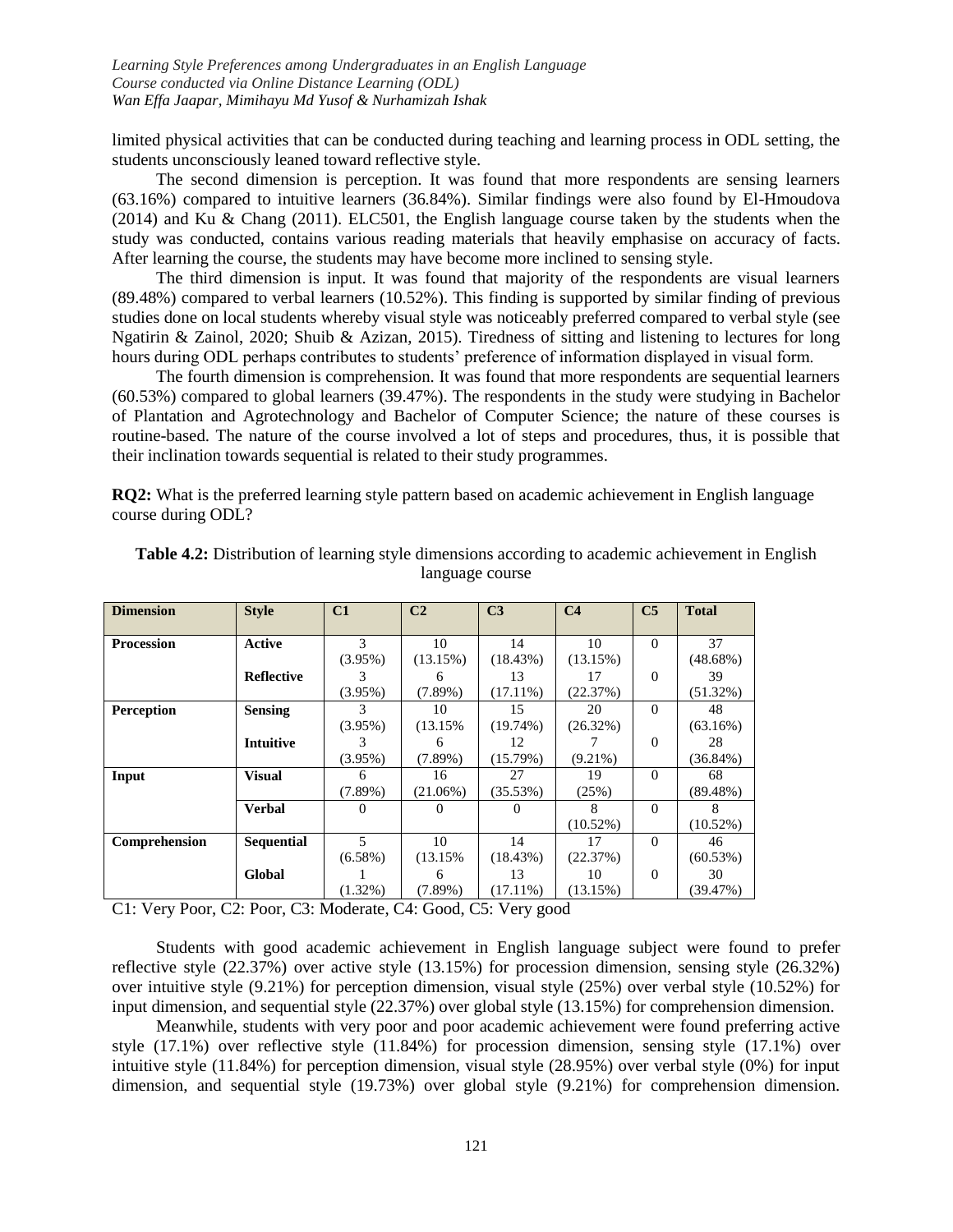Based on these findings, sensing, visual and sequential styles are more preferred compared to other styles by students regardless of academic achievement. As sensing students are more comfortable with facts, memorisation and repetition of information, lecturers need to repeat the lesson or instructions until the students understand them clearly before proceeding with next lesson or instruction. Aside from that, the lecturers need to provide lots of visual aids in structured sequence to these students to cater their visual and sequential styles.

**RQ3:** What is the students' preference for each dimension in relation to gender and programme?

## **Processing dimension**

| gender                 |                                    |                  |               |                  |                  |
|------------------------|------------------------------------|------------------|---------------|------------------|------------------|
|                        | Degree of preferred learning style | <b>Total</b>     |               |                  | <b>Gender</b>    |
| (processing dimension) |                                    | (both genders)   |               | <b>Male</b>      | Female           |
|                        |                                    | <b>Frequency</b> | $\frac{0}{0}$ | <b>Frequency</b> | <b>Frequency</b> |
| <b>Active</b>          | <b>Mild Active</b>                 | 21               | 27.63         | 10               | 11               |
|                        | <b>Moderate Active</b>             | 15               | 19.74         | 8                |                  |
|                        | <b>Strong Active</b>               |                  | 1.31          | 0                |                  |
|                        |                                    | 37               | 48.68         | 18               | 19               |
|                        |                                    |                  |               | $(23.68\%)$      | (25%)            |
| <b>Reflective</b>      | <b>Mild Reflective</b>             | 31               | 40.79         |                  | 24               |
|                        | <b>Moderate Reflective</b>         | 8                | 10.53         | $\overline{4}$   | 4                |
|                        | <b>Strong Reflective</b>           | 0                | $\theta$      | 0                |                  |
|                        |                                    | 39               | 51.32         | 11               | 28               |
|                        |                                    |                  |               | $(14.47\%)$      | $(36.84\%)$      |
| <b>TOTAL</b>           |                                    | 76               | 100           | 29               | 47               |

# **Table 4.3: Pattern of degree of preferred learning style for processing dimension according to**

It was found that female respondents are more inclined to reflective style, whereas male respondents are more inclined to active style. Out of 39 (51.32%) respondents who were found preferring reflective style, 31 (40.79%) respondents are mild reflective, whereas the remaining 8 (10.53%) respondents are moderate reflective. Meanwhile, out of 37 (48.68%) respondents who were found preferring active style, most of them are mild active (27.63%), 15 (19.74%) respondents are moderate active and only 1 (1.31%) respondent is strong active.

**Table 4.4:** Pattern of degree of preferred learning style for processing dimension according to programme

|                        | Degree of preferred learning style | <b>Total</b>      |               | <b>Programme</b> |                  |
|------------------------|------------------------------------|-------------------|---------------|------------------|------------------|
| (processing dimension) |                                    | (both programmes) |               | AT               | $\mathbf{CS}$    |
|                        |                                    | <b>Frequency</b>  | $\frac{6}{9}$ | <b>Frequency</b> | <b>Frequency</b> |
| Active                 | <b>Mild Active</b>                 | 21                | 27.63         |                  | 17               |
|                        | <b>Moderate Active</b>             | 15                | 19.74         |                  | 11               |
|                        | <b>Strong Active</b>               |                   | 1.31          |                  |                  |
|                        |                                    | 37                | 48.68         | $9(11.84\%)$     | $28(36.84\%)$    |
| <b>Reflective</b>      | <b>Mild Reflective</b>             | 31                | 40.79         |                  | 26               |
|                        | <b>Moderate Reflective</b>         |                   | 10.53         |                  | 3                |
|                        | <b>Strong Reflective</b>           |                   |               |                  | 0                |
|                        |                                    | 39                | 51.32         | $10(13.16\%)$    | $29(38.16\%)$    |
| <b>TOTAL</b>           |                                    | 76                | 100           | 19               | 57               |

There is a slight preference in reflective style over active style among students of Bachelor in Computer Science and Bachelor of Plantation and Agrotechnology. 29 students (38.16 %) of Bachelor in Computer Science prefer reflective style compared to the other 28 students (36.84%) who prefer active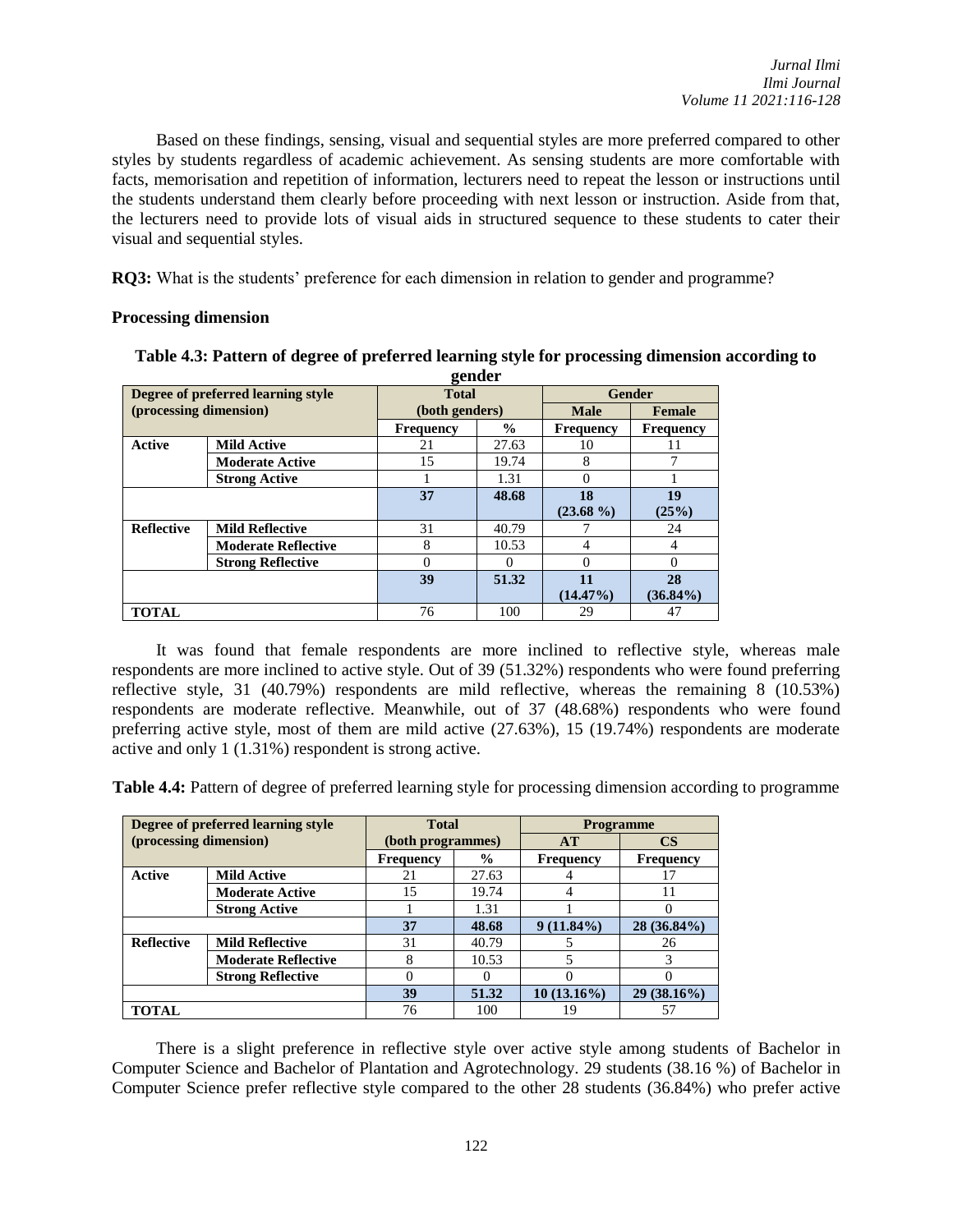style. Meanwhile, 10 students (13.16%) of Bachelor in Plantation and Agrotechnology prefer reflective style compared to the other 9 students (11.84%) who prefer active style.

## **Perception dimension**

|                  | Degree of preferred learning style | <b>Total</b> |                |                  | Gender           |
|------------------|------------------------------------|--------------|----------------|------------------|------------------|
|                  | (perception dimension)             |              | (both genders) |                  | Female           |
|                  |                                    | Frequency    | $\%$           | <b>Frequency</b> | <b>Frequency</b> |
| <b>Sensing</b>   | <b>Mild Sensing</b>                | 26           | 34.2           | 15               | 11               |
|                  | <b>Moderate Sensing</b>            | 14           | 18.4           | 6                | 8                |
|                  | <b>Strong Sensing</b>              | 8            | 10.53          |                  | 8                |
|                  |                                    | 48           | 63.16          | 21(27.63%)       | 27 (35.53%)      |
| <b>Intuitive</b> | <b>Mild Intuitive</b>              | 18           | 23.70          |                  | 15               |
|                  | <b>Moderate Intuitive</b>          | 10           | 13.2           | 5                | 5                |
|                  | <b>Strong Intuitive</b>            | 0            |                |                  |                  |
|                  |                                    | 28           | 36.84          | 8 (10.53%)       | 20(26.31)        |
| <b>TOTAL</b>     |                                    | 76           | 100            | 29               | 47               |

**Table 4.5:** Pattern of degree of preferred learning style for perception dimension according to gender

Both male and female students in the study were found preferring sensing over intuitive style for perception dimension. Out of 48 (63.16%) respondents who prefer sensing style, 26 (34.2%) respondents are mild sensing, 14 (18.4%) respondents are moderate sensing, and 8 (10.53%) respondents are strong sensing. Meanwhile, out of 28 (36.84%) respondents who prefer intuitive style, most of them are mild intuitive (23.70%) and the remaining 10 (13.20%) respondents are moderate intuitive.

**Table 4.6:** Pattern of degree of preferred learning style for perception dimension according to programme

|                  | Degree of preferred learning style | <b>Total</b>      |               | <b>Programme</b> |                  |  |
|------------------|------------------------------------|-------------------|---------------|------------------|------------------|--|
|                  | (perception dimension)             | (both programmes) |               | AT               | <b>CS</b>        |  |
|                  |                                    | <b>Frequency</b>  | $\frac{0}{0}$ | <b>Frequency</b> | <b>Frequency</b> |  |
| <b>Sensing</b>   | <b>Mild Sensing</b>                | 26                | 34.21         | n                | 20               |  |
|                  | <b>Moderate Sensing</b>            | 14                | 18.42         |                  | 9                |  |
|                  | <b>Strong Sensing</b>              | 8                 | 10.53         |                  | 6                |  |
|                  |                                    | 48                | 63.16         | 13               | 35               |  |
|                  |                                    |                   |               | $(17.11\%)$      | $(46.05\%)$      |  |
| <b>Intuitive</b> | <b>Mild Intuitive</b>              | 18                | 23.68         |                  | 14               |  |
|                  | <b>Moderate Intuitive</b>          | 10                | 13.16         | $\mathcal{L}$    | 8                |  |
|                  | <b>Strong Intuitive</b>            | 0                 |               |                  |                  |  |
|                  |                                    | 28                | 36.84         |                  | 22               |  |
|                  |                                    |                   |               | $(7.89\%)$       | $(28.95\%)$      |  |
| <b>TOTAL</b>     |                                    | 76                | 100           | 19               | 57               |  |

Both students of Bachelor in Computer Science and Bachelor of Plantation and Agrotechnology were found preferring sensing over intuitive style for perception dimension. 35 students (46.05%) of Bachelor in Computer Science prefer sensing style compared to the other 22 students (28.95%) who prefer intuitive style. Meanwhile, 13 students (17.11%) of Bachelor in Plantation and Agrotechnology prefer sensing style compared to the other 6 students (7.89%) who prefer intuitive style.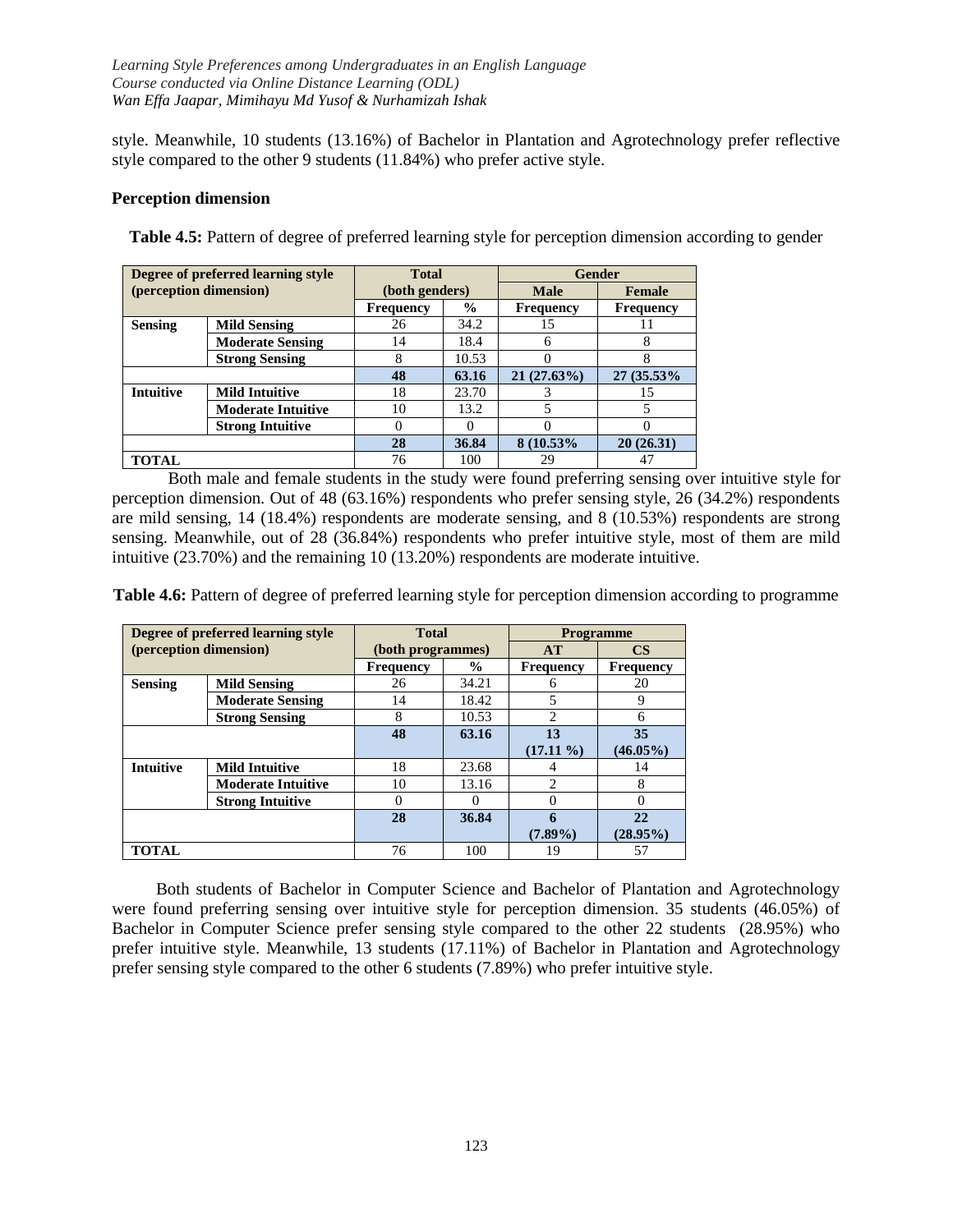## **Input dimension**

|               | Degree of preferred learning | <b>Total</b>     |               |                  | <b>Gender</b>    |
|---------------|------------------------------|------------------|---------------|------------------|------------------|
|               | style (input dimension)      | (both genders)   |               | <b>Male</b>      | <b>Female</b>    |
|               |                              | <b>Frequency</b> | $\frac{0}{0}$ | <b>Frequency</b> | <b>Frequency</b> |
| <b>Visual</b> | <b>Mild Visual</b>           | 12               | 15.79         | 3                | 9                |
|               | <b>Moderate Visual</b>       | 27               | 35.53         | 11               | 16               |
|               |                              |                  |               |                  |                  |
|               |                              |                  |               |                  |                  |
|               |                              |                  |               |                  |                  |
|               |                              |                  |               |                  |                  |
|               | <b>Strong Visual</b>         | 29               | 38.16         | 13               | 16               |
|               |                              | 68               | 89.48         | $27(35.53\%)$    | 41 (53.95%)      |
| <b>Verbal</b> | <b>Mild Verbal</b>           | 4                | 5.26          |                  |                  |
|               | <b>Moderate Verbal</b>       | 4                | 5.26          | 0                | 4                |
|               | <b>Strong Verbal</b>         | $\theta$         | $\Omega$      | 0                | 0                |
|               |                              | 8                | 10.52         | $2(2.63\%)$      | $6(7.89\%)$      |
| <b>TOTAL</b>  |                              | 76               | 100           | 29               | 47               |

# **Table 4.7:** Pattern of degree of preferred learning style for input dimension according to gender

Majority of the respondents regardless of male and female in the study prefer visual over verbal style for input dimension. Out of 68 (89.48%) respondents who prefer visual style, most of them are strong visual, 27 respondents are moderate visual, and 12 respondents are mild visual. Meanwhile, out of 8 (10.52%) respondents who prefer verbal style, 4 (5.26%) respondents are mild verbal and the other 4 (5.26%) are moderate verbal.

| <b>Table 4.8:</b> Pattern of degree of preferred learning style for input dimension |
|-------------------------------------------------------------------------------------|
| according to programme                                                              |

| Degree of preferred learning style |                        | <b>Total</b>      |               | <b>Programme</b> |                  |  |
|------------------------------------|------------------------|-------------------|---------------|------------------|------------------|--|
| (input dimension)                  |                        | (both programmes) |               | <b>AT</b>        | $\mathbf{CS}$    |  |
|                                    |                        | <b>Frequency</b>  | $\frac{0}{0}$ | <b>Frequency</b> | <b>Frequency</b> |  |
| <b>Visual</b>                      | <b>Mild Visual</b>     | 12                | 15.79         |                  | δ                |  |
|                                    | <b>Moderate Visual</b> | 27                | 35.53         | 9                | 18               |  |
|                                    | <b>Strong Visual</b>   | 29                | 38.16         | 6                | 23               |  |
|                                    |                        | 68                | 89.48         | 19(25%)          | 49 (64.48%)      |  |
| <b>Verbal</b>                      | <b>Mild Verbal</b>     | 4                 | 5.26          | O                |                  |  |
|                                    | <b>Moderate Verbal</b> | 4                 | 5.26          | $\Omega$         |                  |  |
|                                    | <b>Strong Verbal</b>   | 0                 |               | $\Omega$         |                  |  |
|                                    |                        | 8                 | 10.52         | $\mathbf 0$      | $8(10.52\%)$     |  |
| <b>TOTAL</b>                       |                        | 76                | 100           | 19               | 57               |  |

Visual style is more preferred over verbal style among students of Bachelor in Computer Science and Bachelor in Plantation and Agrotechnology. 49 students (64.48%) of Bachelor in Computer Science prefer visual style compared to the other 8 students (10.52%) who prefer verbal style. Meanwhile, all 19 students (25%) of Bachelor in Plantation and Agrotechnology prefer visual style compared to verbal style.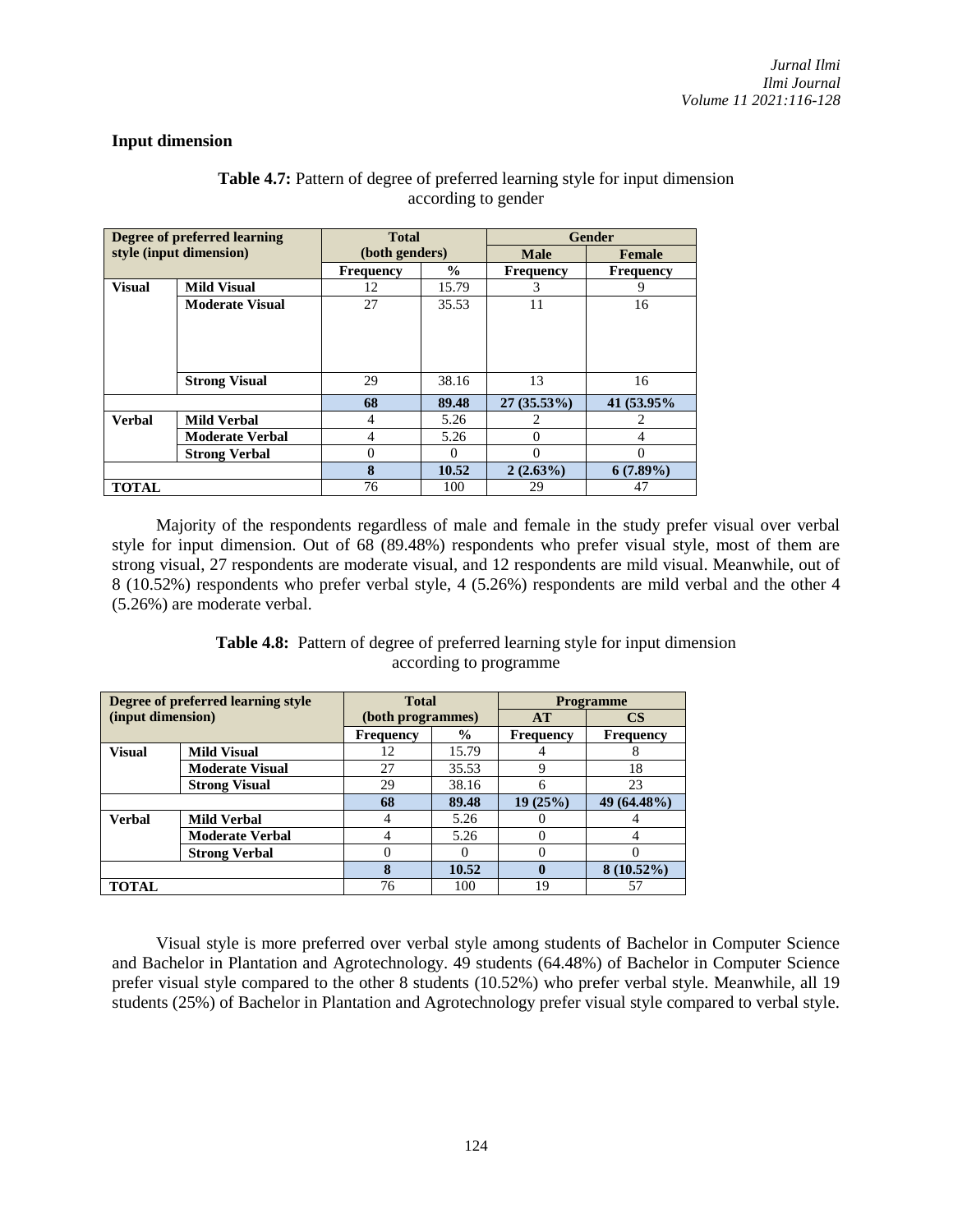## **Comprehension dimension**

| Degree of preferred learning style |                            | <b>Total</b>     |               | <b>Gender</b>    |                  |  |
|------------------------------------|----------------------------|------------------|---------------|------------------|------------------|--|
| (comprehension dimension)          |                            | (both genders)   |               | <b>Male</b>      | Female           |  |
|                                    |                            | <b>Frequency</b> | $\frac{0}{0}$ | <b>Frequency</b> | <b>Frequency</b> |  |
| <b>Sequential</b>                  | <b>Mild Sequential</b>     | 29               | 38.16         |                  | 20               |  |
|                                    | <b>Moderate Sequential</b> | 13               | 17.11         |                  | 9                |  |
|                                    | <b>Strong Sequential</b>   |                  | 5.26          |                  | 3                |  |
|                                    |                            | 46               | 60.53         | 14 (18.42%)      | $32(42.11\%)$    |  |
| Global                             | <b>Mild Global</b>         | 22               | 28.95         | 12               | 10               |  |
|                                    | <b>Moderate Global</b>     |                  | 9.21          |                  |                  |  |
|                                    | <b>Strong Global</b>       |                  | 1.31          |                  |                  |  |
|                                    |                            | 30               | 39.47         | $15(19.73\%)$    | $15(19.73\%)$    |  |
| <b>TOTAL</b>                       |                            | 76               | 100           | 29               | 47               |  |

## Table 4.9: Pattern of degree of preferred learning style for input dimension according to gender

It was found that female respondents are more inclined to sequential style, whereas male respondents are more inclined to global style. Out of 46 (60.53%) respondents who prefer sequential style, most of them (38.16%) are mild sequential, 13 (17.11%) respondents are moderate sequential, and 4 (5.26%) respondents are strong sequential. Meanwhile, out of 30 (39.47%) respondents who prefer global style, most of them are mild global (28.95%), 7 (9.21%) respondents are moderate global, and 1 (1.31%) respondent is strong global.

**Table 4.10:** Pattern of degree of preferred learning style for comprehension dimension according to programme

|                           | Degree of preferred learning style | <b>Total</b>      |               | <b>Programme</b> |                  |  |
|---------------------------|------------------------------------|-------------------|---------------|------------------|------------------|--|
| (comprehension dimension) |                                    | (both programmes) |               | AT               | CS               |  |
|                           |                                    | <b>Frequency</b>  | $\frac{0}{0}$ | <b>Frequency</b> | <b>Frequency</b> |  |
| <b>Sequential</b>         | <b>Mild Sequential</b>             | 29                | 38.16         |                  | 22               |  |
|                           | <b>Moderate Sequential</b>         | 13                | 17.11         |                  |                  |  |
|                           | <b>Strong Sequential</b>           |                   | 5.26          |                  |                  |  |
|                           |                                    | 46                | 60.53         | $12(15.79\%)$    | 34 (44.74%)      |  |
| Global                    | <b>Mild Global</b>                 | 22                | 28.95         |                  |                  |  |
|                           | <b>Moderate Global</b>             |                   | 9.21          | 2                |                  |  |
|                           | <b>Strong Global</b>               |                   | 1.31          |                  |                  |  |
|                           |                                    | 30                | 39.47         | $7(9.21\%)$      | $23(30.26\%)$    |  |
| <b>TOTAL</b>              |                                    | 76                | 100           | 19               | 57               |  |

Sequential style is more preferred over global style among students of Bachelor in Computer Science and Bachelor in Plantation and Agrotechnology. 34 students (44.74%) of Bachelor in Computer Science prefer sequential style compared to the other 23 students (30.26%) who prefer global style. Meanwhile, 12 students (15.79%) of Bachelor in Plantation and Agrotechnology prefer sequential style compared to the other 7 students (9.21%) who prefer global style.

Overall findings in research question 3 are in line with Ngatirin and Zainol, (2020) as well as Shuib and Azizan's (2015) studies in tertiary education in Malaysia that found students generally employ a balanced learning style based on the FSLSM model. Malaysian tertiary students are inclined towards visual, sensing and active learning style, which prefers more visual representation of facts in their classes and the ability to conduct group discussions and activities. The fact that visual is the dominant learning style preferred, explains why students tend to lose focus and get disengaged during lengthy lectures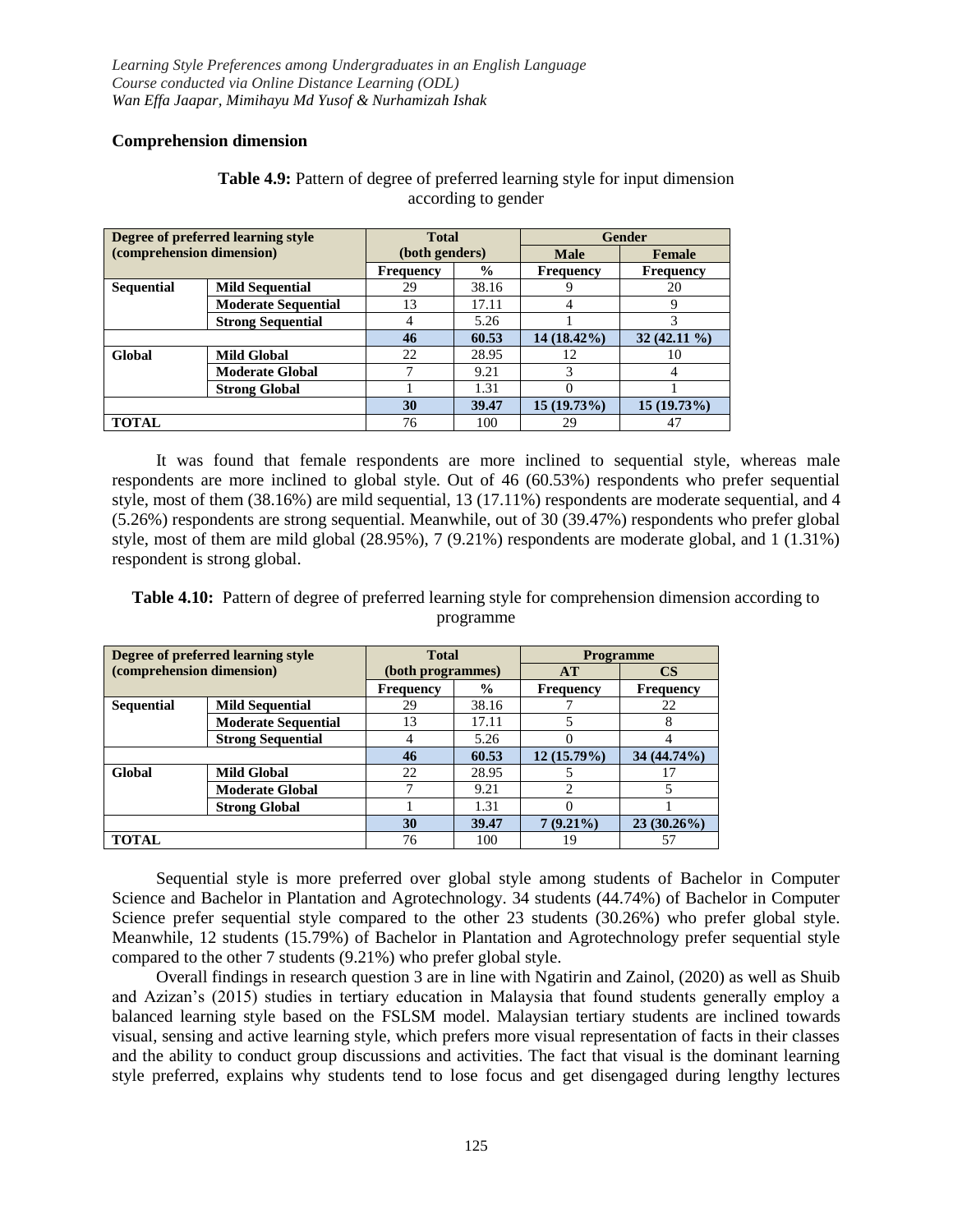(Ngatirin & Zainol, 2020). Thus, lecturers' teaching styles must be aligned with students' learning style as students' inability to fully relate to education content impacts their learning effectiveness.

**RQ4:** What is the overall pattern of students' learning style in relation to gender and programme?

| <b>Learning style code</b>             | <b>Frequency</b> | $\frac{0}{0}$ | <b>Frequency</b> |                | <b>Frequency</b> |                |
|----------------------------------------|------------------|---------------|------------------|----------------|------------------|----------------|
|                                        |                  |               | (Gender)         |                | (Programme)      |                |
| <b>AIVG</b>                            | $\overline{7}$   | 9.2           | Male             | $\overline{2}$ | AT               | 2              |
| Active-Intuitive-Visual-Global         |                  |               | Female           | 5              | CS               | 5              |
| AIVS                                   | 5                | 6.6           | Male             | $\Omega$       | AT               | 1              |
| Active-Intuitive-Visual-Sequential     |                  |               | Female           | 5              | CS               | $\overline{4}$ |
| <b>ASVeS</b>                           | $\overline{4}$   | 5.3           | Male             | $\theta$       | AT               | $\Omega$       |
| Active-Sensing-Verbal-Sequential       |                  |               | Female           | 4              | CS               | $\overline{4}$ |
| ASVG                                   | 6                | 7.9           | Male             | 4              | AT               | $\overline{2}$ |
| Active-Sensing-Visual-Global           |                  |               | Female           | 2              | CS               | $\overline{4}$ |
| ASVS                                   | 16               | 21.1          | Male             | 10             | AT               | 5 <sup>5</sup> |
| Active-Sensing-Visual-Sequential       |                  |               | Female           | 6              | CS               | 11             |
| <b>RIVeS</b>                           | $\overline{2}$   |               | Male             | $\Omega$       | AT               | $\Omega$       |
| Reflective-Intuitive-Verbal-Sequential |                  | 2.6           | Female           | $\overline{2}$ | CS               | $\overline{2}$ |
| RIVG                                   | 5                | 6.6           | Male             | $\overline{2}$ | AT               | $\mathbf{1}$   |
| Reflective-Intuitive-Visual-Global     |                  |               | Female           | 3              | CS               | $\overline{4}$ |
| <b>RIVS</b>                            | 6                | 7.9           | Male             | $\overline{2}$ | AT               | 1              |
| Reflective-Intuitive-Visual-Sequential |                  |               | Female           | $\overline{4}$ | CS               | 5              |
| RSVG                                   | 10               | 13.2          | Male             | 6              | AT               | $\overline{2}$ |
| Reflective-Sensing-Visual-Global       |                  |               | Female           | 4              | CS               | 8              |
| <b>RSVS</b>                            | 15               |               | Male             | 3              | AT               | 5              |
| Reflective-Sensing-Visual-Sequential   |                  | 19.7          | Female           | 12             | CS               | 10             |
| <b>TOTAL</b>                           | 76               | <b>100.0</b>  | <b>Male</b>      | 29             | AT               | 19             |
|                                        |                  |               | <b>Female</b>    | 47             | $\mathbf{CS}$    | 57             |

**Table 4.11:** Overall pattern of students' learning style in relation to gender and programme

Respondents in this study who are semester three student in Bachelor of Computer Science and Bachelor of Plantation and Agrotechnology programmes at UiTM Melaka Jasin Campus, were found having varied combination of learning styles. The learning style combination with the highest number among respondents is ASVS (Active-Sensing-Visual-Sequential)) with 16 (21.1%) students. Out of 16 students, 10 are male while 6 are female and 5 of them are Bachelor in Plantation and Agrotechnology students and 11 students are Bachelor in Computer Science students. These findings are in congruent with previous findings by Che Kob, Kannapiran & Abdullah (2018) findings in which majority of the students employed the same learning style; active, sensing, visual sequential (ASVS) regardless of the courses.

Meanwhile, the learning style combination that is least preferred by the respondents are RIVeS (Reflective, Intuitive, Verbal and Sequential). The two RIVeS students (2.6%) are female and are studying in Bachelor in Computer Science programme.

#### **CONCLUSION AND RECOMMENDATION**

To conclude, learning styles are important to be identified among the students to facilitate an effective teaching and learning process. By being aware of their preferred learning styles, students can adopt and utilise learning approaches that match their learning styles while studying. This will eventually help them in learning and acquiring knowledge faster compared to before. One crucial finding in this study that the educators should take note is, most of the students prefer visual (89.47%) over verbal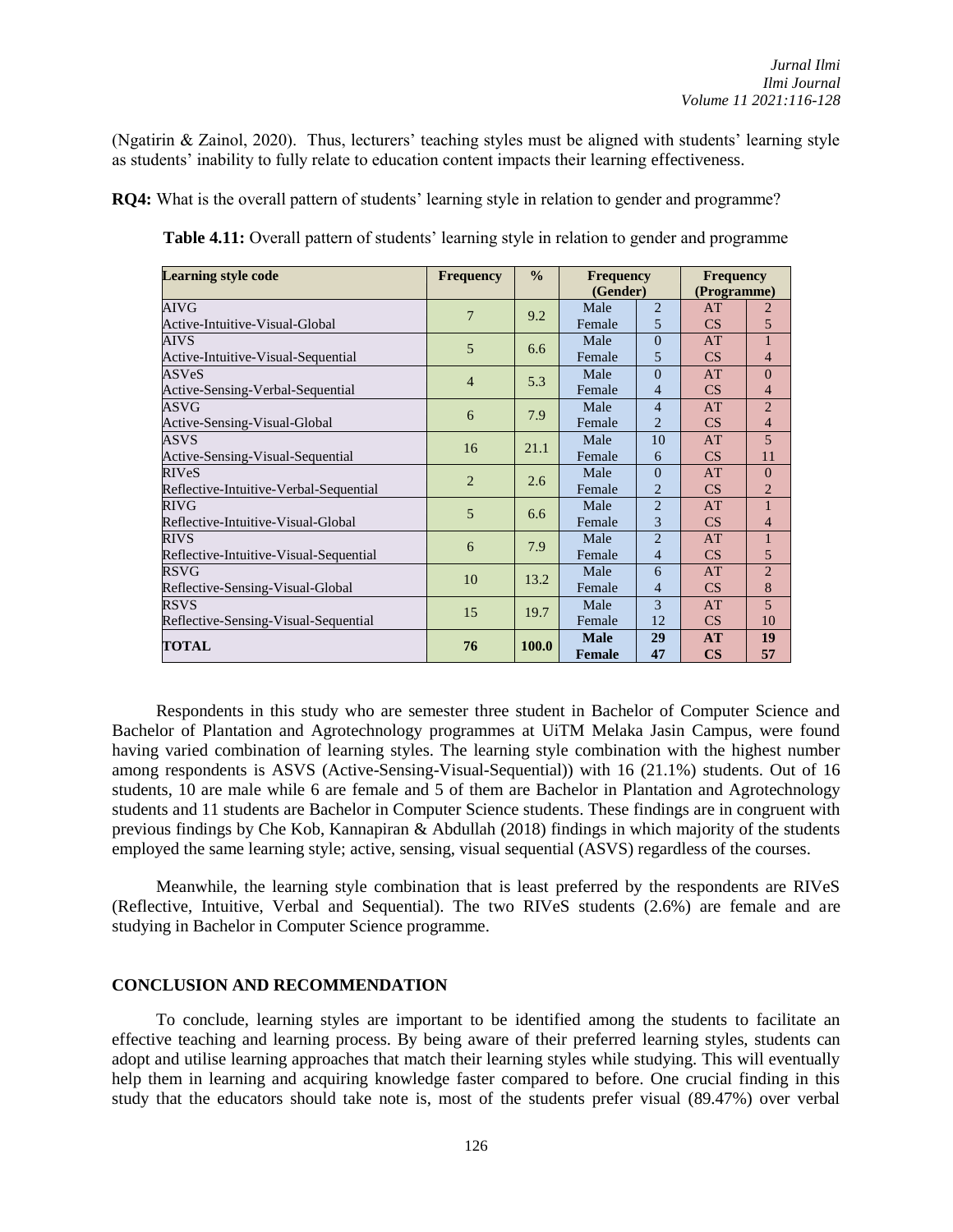(10.53%) for input. Thus, educators need to increase the numbers of visual aids used when teaching and delivering the lessons. Combination of educators' verbal explanation together with the existence of visual aids will definitely increase the students' interest and comprehension while learning in the classroom.

As for recommendations, future research can employ mixed-method and use bigger samples in order to gain in-depth analysis of the issue. Besides that, future research might also study learning style with other related variables such as attention span, CGPA, and learning strategies for a more detailed insight about students' learning styles.

#### **REFERENCES**

- Abdul Ghani, N.A., Nik Jaafar, N.R., & Nik Fauzi, N.S. (2015). Learning styles of business students at Malaysian Polytechnic. *International Journal of Education and Research*, 3(10),274- 288.
- Abu Mansor, M.S. & Ismail, A. (2012). Learning styles and perception of engineering students towards online learning*. Procedia- Social and Behavioral Sciences,* 69(2012), 669-674.
- Alharbi, H.A., Al Mutairi, A.F., Alhelih, E.M. & Alshehry, A.S. (2017). The learning preferences among nursing students in King Saud University in Saudi Arabia: A cross-sectional survey. *Hindawi Nursing Research and Practice*.doi.org/10.1155/2017/3090387.
- Bokhari,N.M., & Zafar, M. (2019). Learning styles and approaches among medical education participants. Journal of Education and Health Promotion 2019, 8:181. https://www.jehp.net/text.asp?2019/8/1/181/268119
- Che Kob, C.G., K, S., & Abdullah, A.S. (2018). Learning styles among higher achievers student at Seberang Perai Polytechnic Malaysia, *Journal of Engineering Science and Technology,* 13, 39-46
- Dahlan,N.A., Md Noor, N.A., Syed Mustafa, S.M., & Said Hashim, K. (2010). Exploring the gender gap in achievement in Malaysia: A case for learning styles. *International Journal of Learning,* 17(4), 15-27.
- El-Hmoudova, (2014). Assessment of individual learning style preferences with respect to the key language competences. *Procedia-Social and Behavioral Sciences*, 17 (1), 40-48.
- Fleming,N.D & Mills.C (1992). Not another inventory, rather a catalyst for reflection. A Journal of Educational Development, 11(1), 137-155.<https://doi.org/10.1002/j.2334-4822.1992.tb00213.x>
- Gappi, L.L. (2013). Relationships between learning style preferences and academic performance of students. *International Journal of Educational Research and Technology,* 4(2), 70-76.
- Gu, V. C., Triche, J., Thompson, M.A. & Cao, Q. (2013). Relationship between learning style and effectiveness of online learning systems. *International Journal of Information and Operations Management Education*, 5(1),<https://doi.org/10.1504/IJIOME.2012.051600>
- Haider, M. T.U., Sinha, A. K. & Chaudhary, B. D. (2010). An investigation of relationship between learning styles and performance of learners. *International Journal of Engineering Science and Technology*, 2(7), 2813-2819.
- Hamidon, N.A (2015). Study on students learning style according to gender factor. *Journal of Culture, Society and Development*, 8(2015), 20-22.
- Hsieh, S.-W., Jang, Y.-R., Hwang, G.-J., & Chen, N.-S. (2011). Effects of teaching & learning styles on students' reflection levels for ubiquitous learning. Computers & Education, 57, 1194-1201. https://doi.org/10.1016/j.compedu.2011.01.004
- Huang, E. Y., Lin, S. W. & Huang, T.K. (2011). What type of learning style leads to online participation in the mixed-mode e-learning environment? A study of software usage instruction. *International Journal of Computers and Education*, 58(1), 338-349.